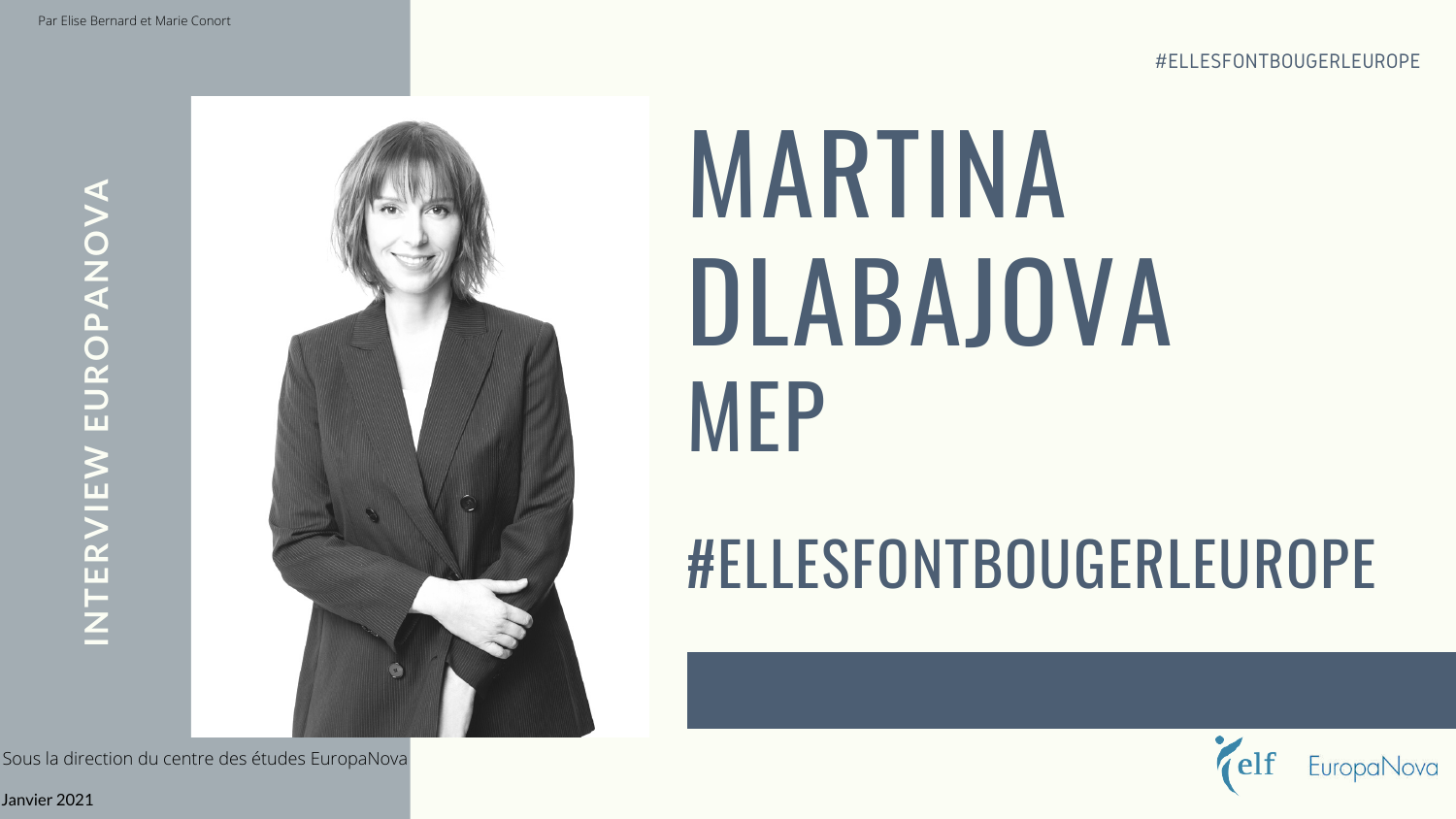# PERSPECTIVES

**What has been your journey to reach the position you currently hold? And have you felt, during your career, that being a woman could be an obstacle, or at least have an influence on your career path? If so, how did you overcome it?** 

I must say that my professional journey has been quite long but straightforward. I feel that all the obstacles and life struggle I experienced during my studies and professional career helped me to take me where I am now. After high school, I moved to Italy, where I studied political science at the University of Padua. However, already during this period, I started my first company that aimed at helping to connect Italian businesses and local authorities with various EU opportunities.

The company later on successfully expanded to other regions in Europe, starting from Czech Republic, and Slovakia to eventually other European countries. However, while 20 years in business have been fulfilling, I decided to come back to my roots and to something that has been dear to my heart already during my studies in Italy - the European integration.

To answer your question whether being a woman has been an obstacle in my success, I must say that I have never perceived it this way. It is true that being an eastern European girl that moved to Western Europe in a very young age, shaped me to a great extent. It helped me to learn how to "fight" my way through and how to face difficulties that I experienced during my business years. An interesting fact I learnt during these years in business is that it is quite unusual to be a woman in this sector. Many times, during negotiations, I was the only woman at a negotiating table, surrounded by men. However, this does not happen only in the business sector, but it is equally omnipresent in politics, despite the steady progress in recent years.

### #ELLESFONTBOUGERLEUROPE